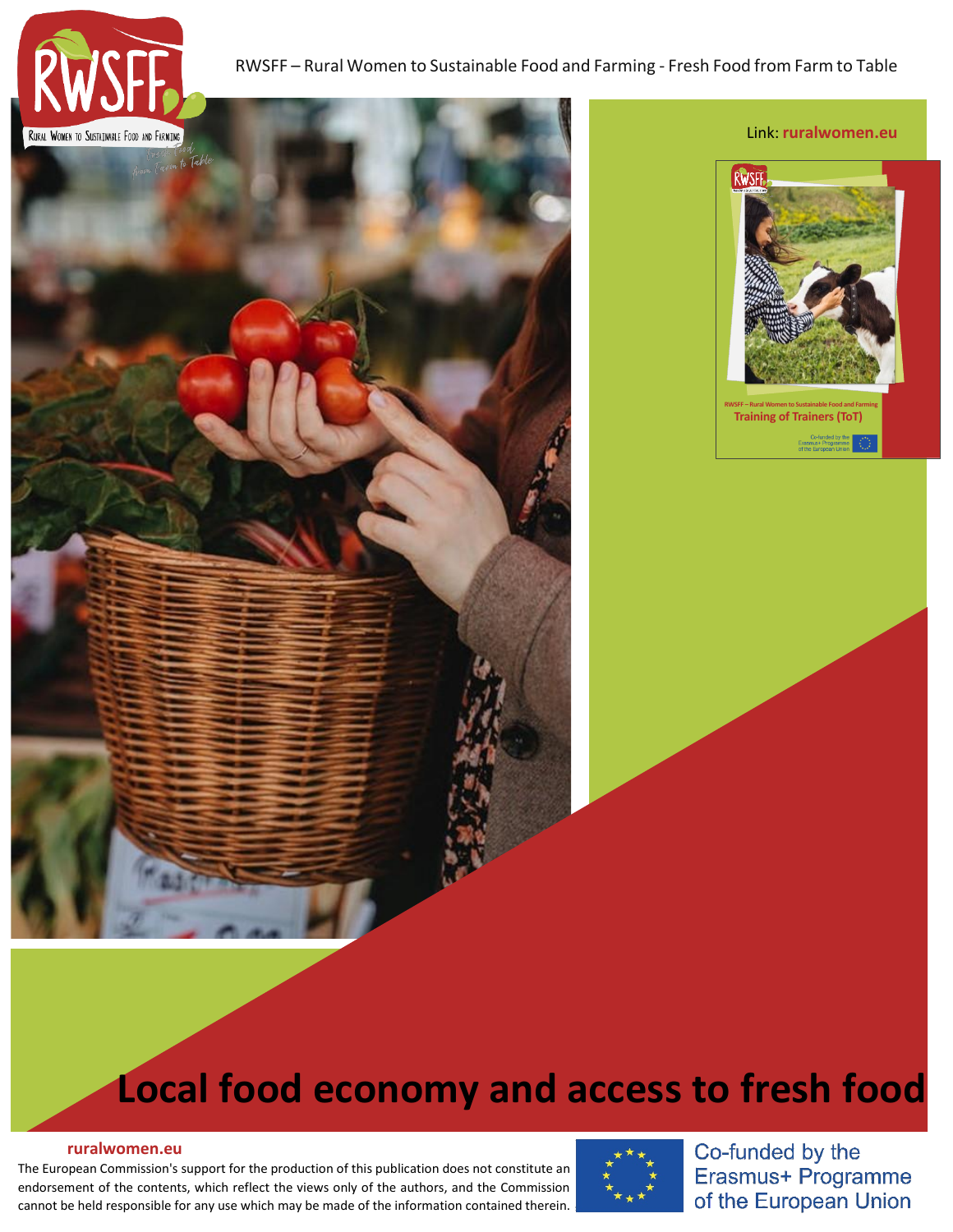

## **Growing a Local Food Economy help make that happen**

How can you support local communities to bring about change?

How can you do this in your community?

Start with what's there and be creative!



Explanation:

The created worksheet follows the training section and is designed to help adult educators delve deeper into the topic. By filling out the form, adult educators individually develop the scheme "Growing a Local Food Economy" according to the conditions in their local environment. That will improve their understanding of how they can organise educational activities and contribute to Growing a Local Food Economy.



Short instructions for filling in:

- In what geographic area will you focus your efforts?

1. Define "Local"

2. Assess a Community's Local Food Potential

3. Support Systemic Change

4. Develop Capacity to Support Local Farms

5. Planned activities – describe the activities you would undertake and how to organise them.

6. Expected results and impact – state what you expect to achieve and desired impact on farmers, local people and the community.

## **Suggestions for consideration**

Question: What is the geographic area that represents "local", and how do you define it?

Questions that can help for further thinking:

- $\rightarrow$  What are the existing farming production methods in the defined scope of "local"?
- $\rightarrow$  What types of companies exist within a defined scope of "local"?
- $\rightarrow$  What other characteristics can be included to define "local" food and farms?

How to Build (Rebuild) Local Food Economy?



**Recommendation for group work**: let adult educators work in pairs so that both participants are from the same local community.

After filling out the form "Growing a Local Food Economy", it is desirable that participants demonstrate their scheme to the entire group.

> **Discussion topic**: Encourage participants to comment and develop discussion in terms of presented schemas.